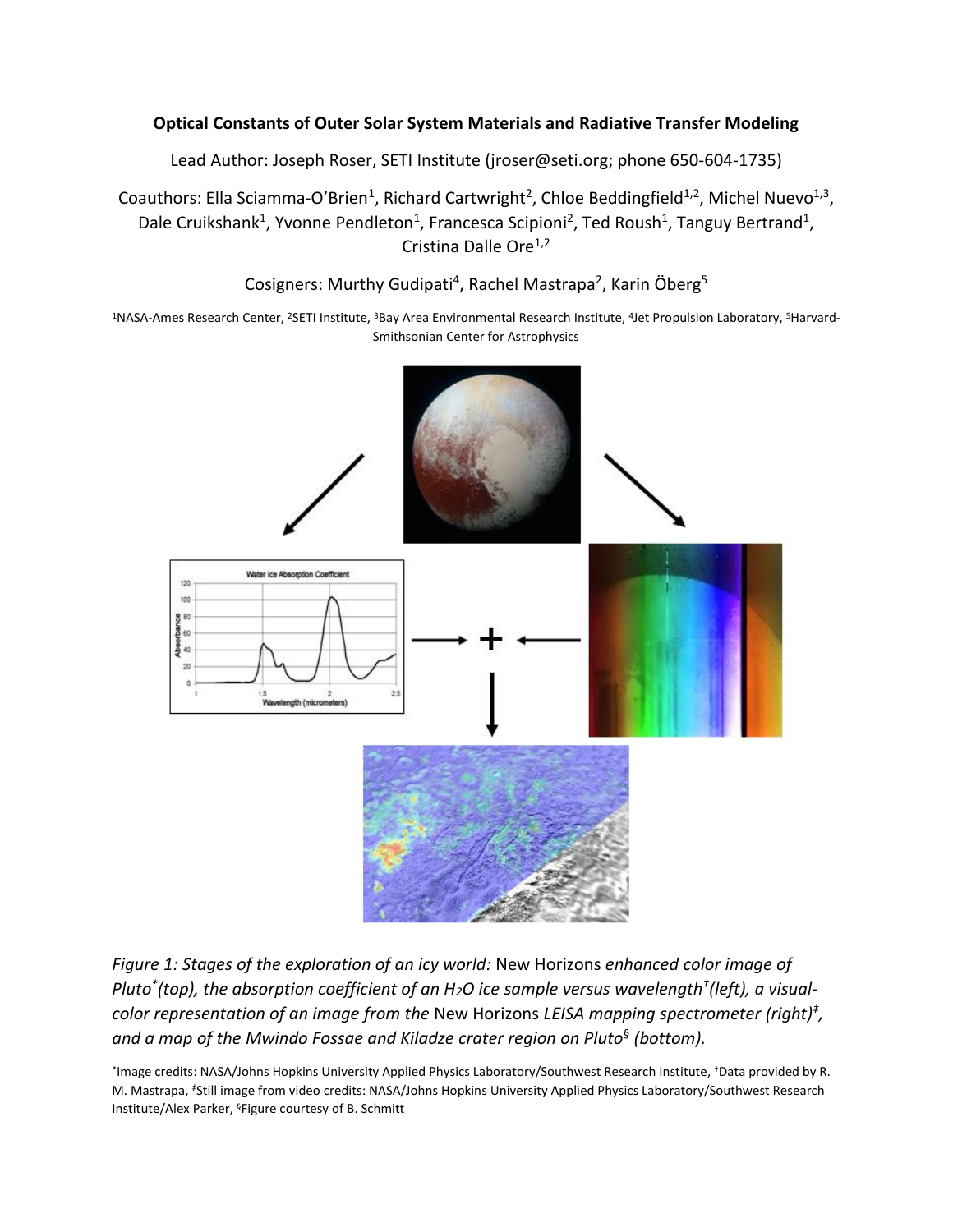#### **1. Introduction and Motivation**

The dramatic scientific discoveries of the *Cassini* and *New Horizons* missions to the Saturn and Pluto systems have greatly increased interest in the exploration of small outer Solar System bodies. The surfaces and atmospheres of these bodies — giant planet moons, comets, Centaurs, outer Solar System dwarf planets, and trans-Neptunian objects — reflect the location and conditions of their formation, their geological evolution and recent geological activity, their collisions and interactions with other bodies, and the cumulative effects of chemistry and radiation processing. New measurements of the wavelength-dependent complex indices of refraction, or *"optical constants,"* of outer Solar System materials paired with advances in radiative transfer modeling techniques are **urgently** needed to better investigate these processes and to maximize the number of scientific discoveries that will be made.

NASA has a historical and long-term major commitment to planetary science and outer Solar System exploration. Recent observatories and planetary missions such as *Galileo*, *Juno, Cassini*, *New Horizons*, *Rosetta*, *SOFIA*, *Spitzer,* and *Dawn* have already provided an extensive body of observations of thermal emission ( $\geq 10 \mu m$ ), reflected sunlight (0.3–5  $\mu m$ ), and absorbed sunlight (0.3–150 μm) for a wide range of objects. In addition, the *James Webb Space Telescope* (*JWST*) will provide a comprehensive program of observations of Solar System bodies as part of its "planetary systems and the origin of life" science theme with instruments covering the entire spectrum from 0.6 to 28.8 μm [1]. NASA and other research agencies are also developing future missions and observatories that will generate an enormous wealth of additional Solar System observations (see Table 1).

**Experimentally measured optical constants are fundamental input parameters used in the radiative transfer models that are essential for interpreting this observational data and determining properties such as surface composition maps, surface temperature maps, or atmospheric opacities.**

| planned observations of outer Solar System bodies |                                                                |      |
|---------------------------------------------------|----------------------------------------------------------------|------|
| <b>Mission (Launch Date)</b>                      | Observing Instruments with Spectral Ranges above 5 µm          | Ref. |
| JWST (2021)                                       | MIRI (5.0-28.8 µm)                                             |      |
| <b>Mission (Launch Date)</b>                      | Observing Instruments with Spectral Ranges below 5 µm          | Ref. |
| JWST (2021)                                       | NIRCam (0.6-5.0 μm), NIRSpec (0.6-5.0 μm), NIRISS (0.9-5.0 μm) |      |
| <b>JUICE (2022)</b>                               | JANUS (0.36-1.1 µm), MAJIS (0.5-5.5 µm), UVS (55-210 nm)       | 2    |
| <b>SPHEREX (2024)</b>                             | Spectrophotometer (0.75-5.0 µm)                                | 3    |
| Europa Clipper (2024)                             | MISE (0.8-5 μm), EIS (390-700 nm), Europa-UVS (55-210 nm)      | 4    |
| LUVOIR (Late 2030s)                               | HDI (0.2-2.5 μm), LUMOS (0.1-1 μm), ECLIPS (0.2-2.0 μm),       | 5    |
|                                                   | POLLUX (100-400 nm)                                            |      |
| <b>Telescope (First Light)</b>                    | <b>Selected Observing Instruments and Spectral Ranges</b>      | Ref. |
| TMT (2027)                                        | MOBIE (0.31-1.1 μm), IRIS (0.84-2.4 μm), IRMS (0.95-2.45 μm)   | 6    |
| GMT (2029)                                        | G-CLEF (0.35-1.0 μm), GMTNIRS (1.15-5.3 μm)                    | 7    |
| $E$ - $ELT$                                       | CODEX (0.37-0.71 μm), HARMONI (0.47-2.45 μm), MICADO           | 8    |
|                                                   | (0.8-2.5 μm), METIS (2.9-14 μm)                                |      |

Table 1: Some upcoming telescopes and missions with imaging and spectroscopic capabilities and with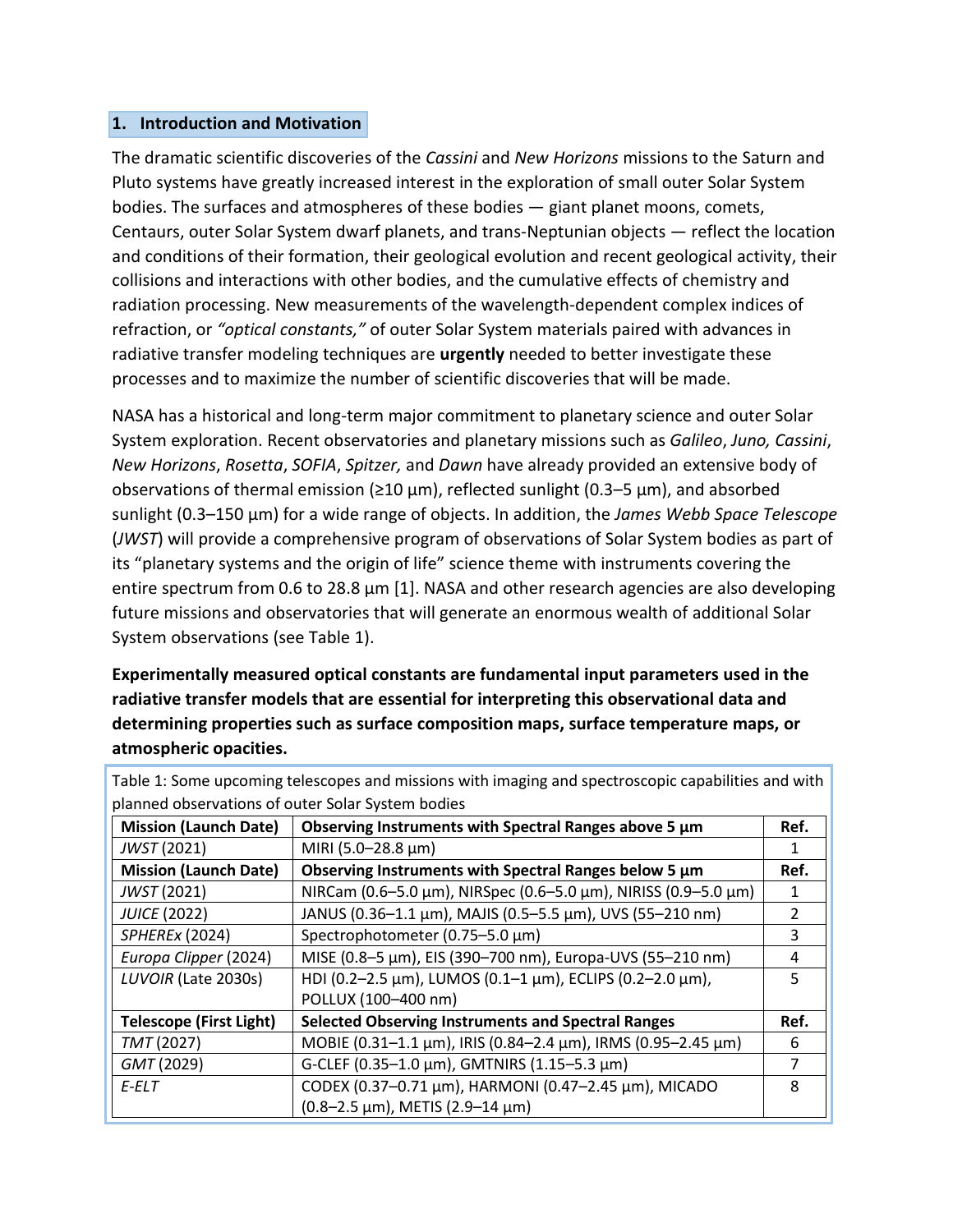Optical constants have been measured for the most important ices and ice mixtures, some refractory organics, and some minerals in limited spectral regions and with widely different spectral resolutions. There is an urgent need for new, more accurate, and more complete optical constants measured across the UV to far-IR spectral range at resolutions of *R*=100,000 or better (to meet or exceed capabilities of the LUMOS spectrograph on *LUVOIR* or the HIRMES instrument on *SOFIA*).

Experimental measurements are needed for both pure components and mixtures since molecular interactions in a mixture can produce spectral features that are not simply related to the optical constants of the individual components. These improved optical constants will also greatly benefit studies of exoplanet atmospheres and studies of astrophysical sources with icecovered dust grains such as protoplanetary environments and dense interstellar clouds.

Here we identify areas where progress in the measurement of optical constants will support observations of past, current, and in-development observatories and missions. In sections 2 through 4, we provide an overview of several phenomena that require new optical constants measurements for their full investigation, and we refer readers to comprehensive historical reviews of optical constants of ices [9,10] and aerosol analog studies [11–12] for in-depth detail. Section 5 briefly details radiative transfer modeling and directions for improvements for these models. In section 6, we conclude that coordinated efforts to measure optical constants should be organized along with the provision of a dedicated NASA Planetary Data System (PDS) node or a PDS-equivalent repository for long-term data accessibility.

#### **2. Optical Constants of Outer Solar System Ices**

There are several broad areas where new optical constants of ices are needed to support analysis of specific outer Solar System processes, some with implications for the search for compounds of biological interest and the search for extraterrestrial life.

*Ammonia and ammonium compounds:* An absorption feature at approximately 2.2 μm identified in reflectance spectra of a variety of icy bodies in the outer Solar System is associated with the  $v_1 + v_4$  infrared band of ammonia or an ammonium compound. This is surprising since the lifetime of primordial ammonia on the surfaces of outer Solar System bodies is too short for maintaining an appreciable surface abundance due to removal via UV photons, magnetospheric charged particles, cosmic rays, and other sources of irradiation [13].

Emplacement of cryovolcanic deposits, sourced from subsurface liquid ammonia/water mixtures, is a natural ammonia replenishment mechanism for explaining observations of the 2.2 μm band [14]. Another possible source of ammonia on the surface of small outer Solar System objects is ammonia emplaced by cometary bombardment, since recent evidence suggests that ammonia salts are present in cometary comae [15]. Ammonia-rich deposits in an icy body's subsurface could then be exposed by tectonism, mass wasting, or impact events.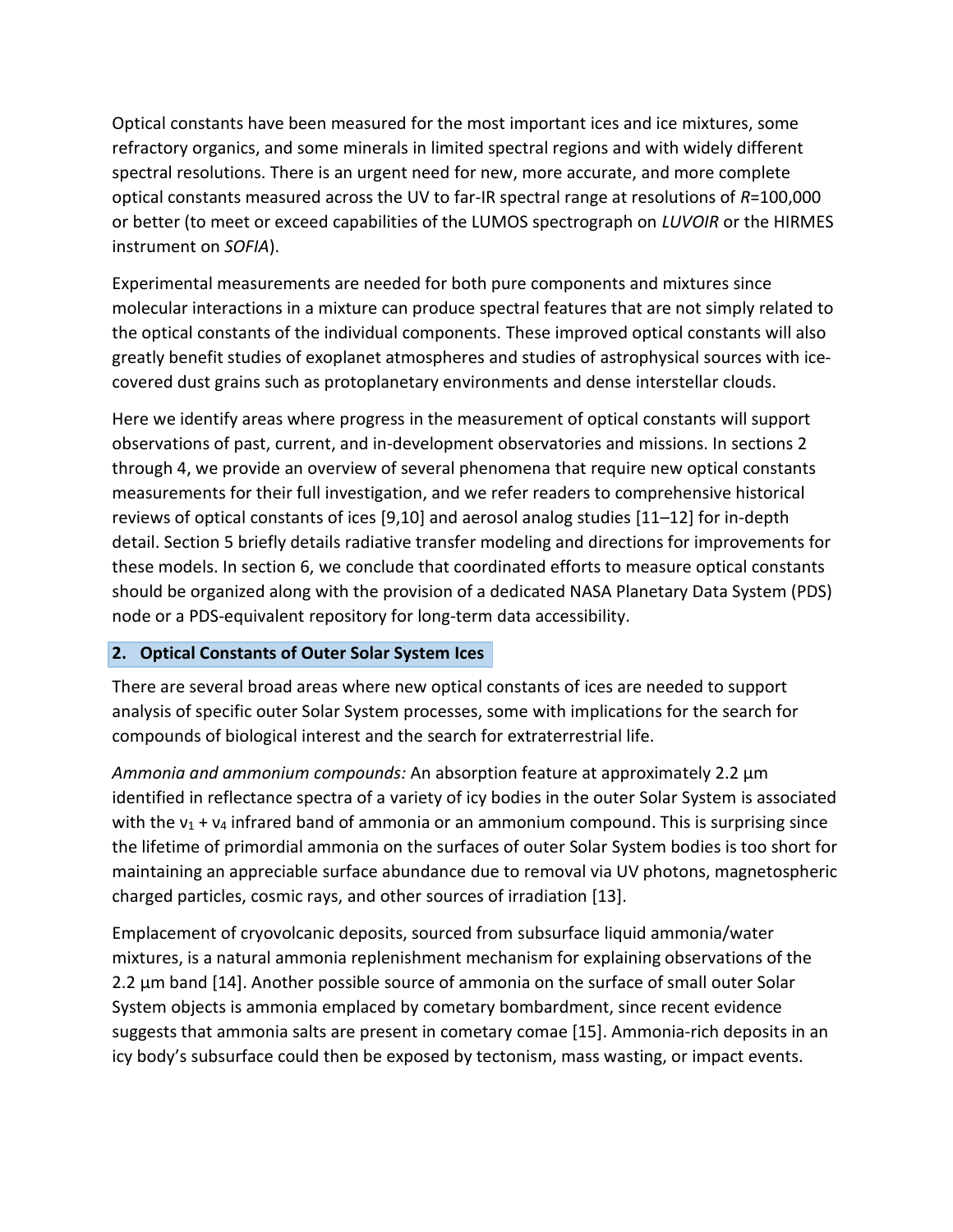Geological activity such as cryovolcanism could be an important indicator for ocean worlds with subsurface ammonia/water oceans, with liquid water also representing a tempting target for the search for life. Optical constants of ammonia, ammonia hydrates, ammonium salts, and other relevant ammonium compounds are therefore needed for resolving the identity of this 2.2 μm feature and for better using it as a tracer for ocean world processes.

*Small Hydrocarbons:* Sublimated methane is well known for supplying carbon and hydrogen within the complex, energetically driven atmospheric chemistry of Pluto, Titan, and Triton. An initial population of small hydrocarbon radicals formed from the dissociation of methane can recombine to form larger molecules such as alkanes, nitriles (by incorporating available N atoms), and benzene. Optical constants of ices of small hydrocarbons are needed because these molecules can condense on and mix with surface ices of bodies with haze-producing atmospheres and because hydrocarbon ice clouds were observed in Titan's atmosphere by the *Cassini* ISS*,* CIRS, and VIMS instruments. Depending upon the species, optical constants from the far-UV up to wavelengths of 2–5 μm are needed for modeling surface ices and optical constants from 0.6 μm to 150 μm are needed for better fitting of *Cassini* observations.

An atmospheric chemistry capable of forming benzene might also be able to form small, polycyclic aromatic hydrocarbons (PAHs) with sizes presumably on the order of 10–20 carbon atoms. Reflectance spectra of small, functionalized PAHs that might be forming in the haze layers indicate that these molecules can often have strong visual absorptions [16]. Optical constants of these species are also needed since they could contribute to the strong visual pigmentation of icy surfaces described below.

*Complex Organic Molecules:* Methanol is an abundant component of cometary and interstellar ices that plays an important role in the formation of complex organic molecules (COMs). Methanol is destroyed by energetic radiation, leading to the creation of radicals (CH<sub>3</sub><sup>•</sup>, <sup>•</sup>OH, •CH<sub>2</sub>OH, CH<sub>3</sub>O•), ions, and photoproducts (CO, H<sub>2</sub>CO). These species contribute to the formation of more complex organics with longer carbon chains, in particular when the temperature in the ice matrix increases enough for these species to diffuse and react. For example, the polymerization of formaldehyde (H<sub>2</sub>CO) results in the formation of polyoxymethylene (CH<sub>2</sub>O)<sub>n</sub>, which is found in the coma of comets [17]. CH<sub>3</sub>OH and H<sub>2</sub>CO are also the precursors of polyols, i.e., sugar derivatives [18].  $CH<sub>3</sub>OH$  ice was also shown to be an important precursor for the formation of a wide range of amino acids when mixed with  $NH<sub>3</sub>$  ice [19], and it is believed to be a precursor for the formation of fatty acids and other lipids.

Optical constants for determining the presence of abiotically produced COMs and biomolecules on icy bodies are important because these molecules will be the primary targets of future missions that are focused on the search for current or past life on icy satellites such as Europa and Enceladus. A better characterization of (i) the chemical and physical environments in which methanol ice is present, and (ii) the products resulting from the energetic processing of methanol-containing ices is needed to better distinguish between biologically produced molecules and COMs arising from energetically processed methanol.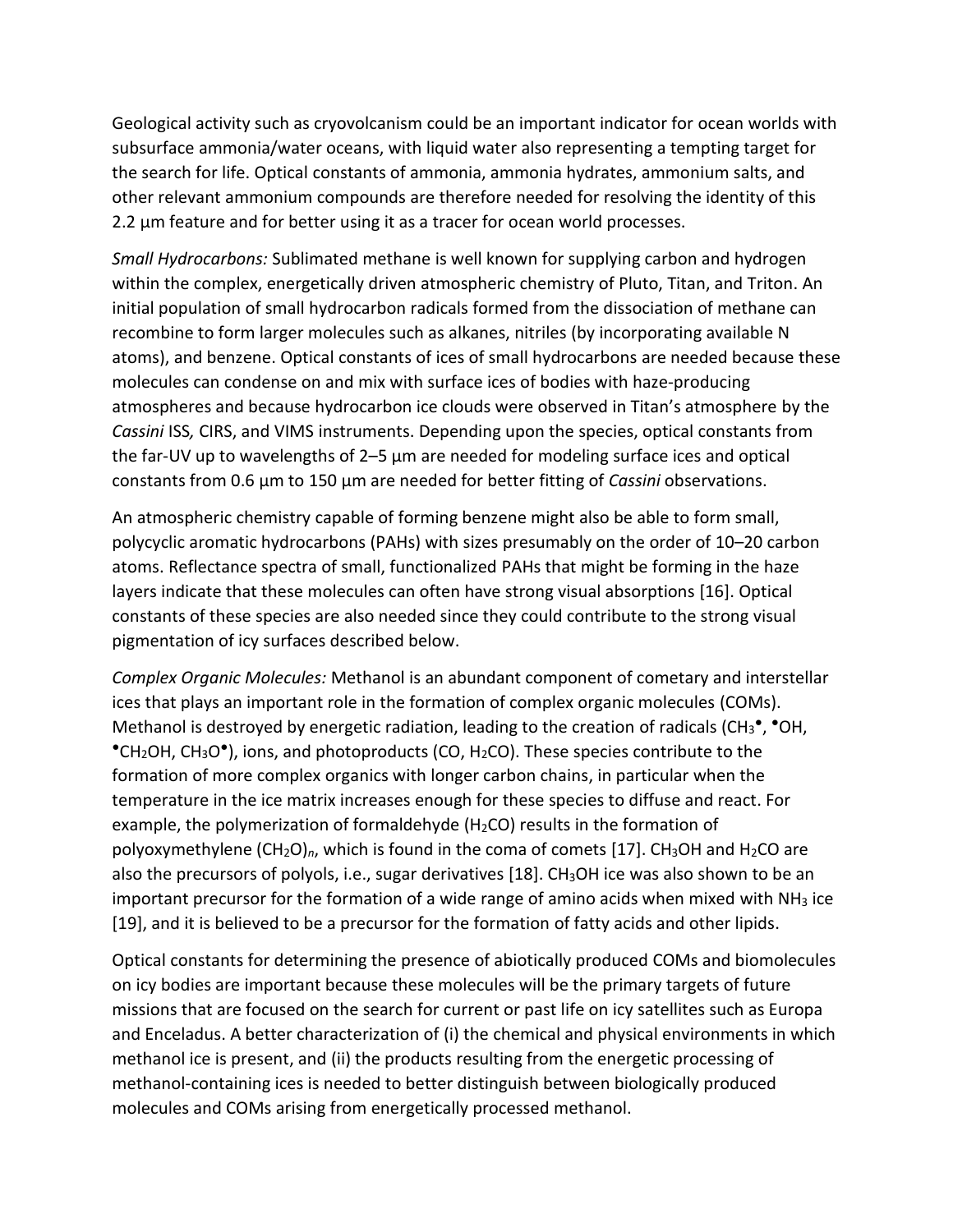### **3. Optical Constants of Tholins**

Complex, refractory organic materials can be produced from the processing of ices on planetary surfaces and gaseous species in planetary atmospheres. On Titan and Pluto, the complex atmospheric chemistry is initiated by the dissociation and ionization of  $N_2$  and CH<sub>4</sub>. Small radicals, ions, and neutrals form and their chemical interactions result in the formation of increasingly larger molecules, leading to the production of aerosol particles that contribute to the observed haze layers and can settle onto the surface.

The refractory materials resulting from surface or atmospheric chemistry often have a strong visual pigmentation that is readily observed in the orange aerosol haze in Titan's atmosphere, the dark-red Cthulhu region of Pluto's surface, and throughout the outer Solar System. Optical constants of these materials are critically needed as input parameters for modeling spectra of planetary atmospheres and surfaces and for the radiative transfer component of the global circulation models used to study the thermal structure of atmospheres.

"Tholins" are laboratory analogues of these materials that can be synthesized from  $N_2/CH_4$  gas and ice mixtures when exposed to various energy sources. In general, tholins are disordered, polymer-like materials made of repeating chains of linked aromatic and aliphatic subunits with complex combinations of carbon-bearing functional groups. Nitrogen and other elements can be incorporated into the aromatic and aliphatic subunits to varying degrees.

Tholins have been extensively synthesized and studied [12,20–22]. However, few measurements of their optical constants have been achieved due to the difficulty in producing satisfactory samples for quantitative spectroscopic measurements across a wide wavelength range [12]. The optical constants obtained by Khare et al. [23] for a "Titan tholin" produced by UV photolysis of a  $N_2:CH_4$  (9:1) gas mixture have been widely used in models of planetary surfaces and atmospheres, not because they are the most representative, but because they cover a broad range of wavelengths from X-rays to microwaves. **More optical constants of tholins are needed, covering a broad spectral range and with production in different experimental conditions (pressure, temperature, gas mixture, energy source)**, that are more representative of the different planetary environments where refractory materials have been detected. Multiple experimental results are needed for attributing common features to chemical pathways, reaction mechanisms, and experiment-specific phenomena.

# **4. Optical constants of exoplanetary cloud and haze particle analogs**

A major result from the previous 15 years of exoplanet atmospheric characterization is that all exoplanetary atmospheres have aerosols, including clouds and photochemical hazes. Understanding the properties of planets therefore requires us to understand cloud and haze formation. A key problem is that we do not have well-constrained optical properties for the plethora of species that could condense, based upon a planet's temperature, composition, and irradiation by the host star. Without knowing how these materials absorb and scatter light, it is impossible to model spectra of cloudy exoplanets accurately.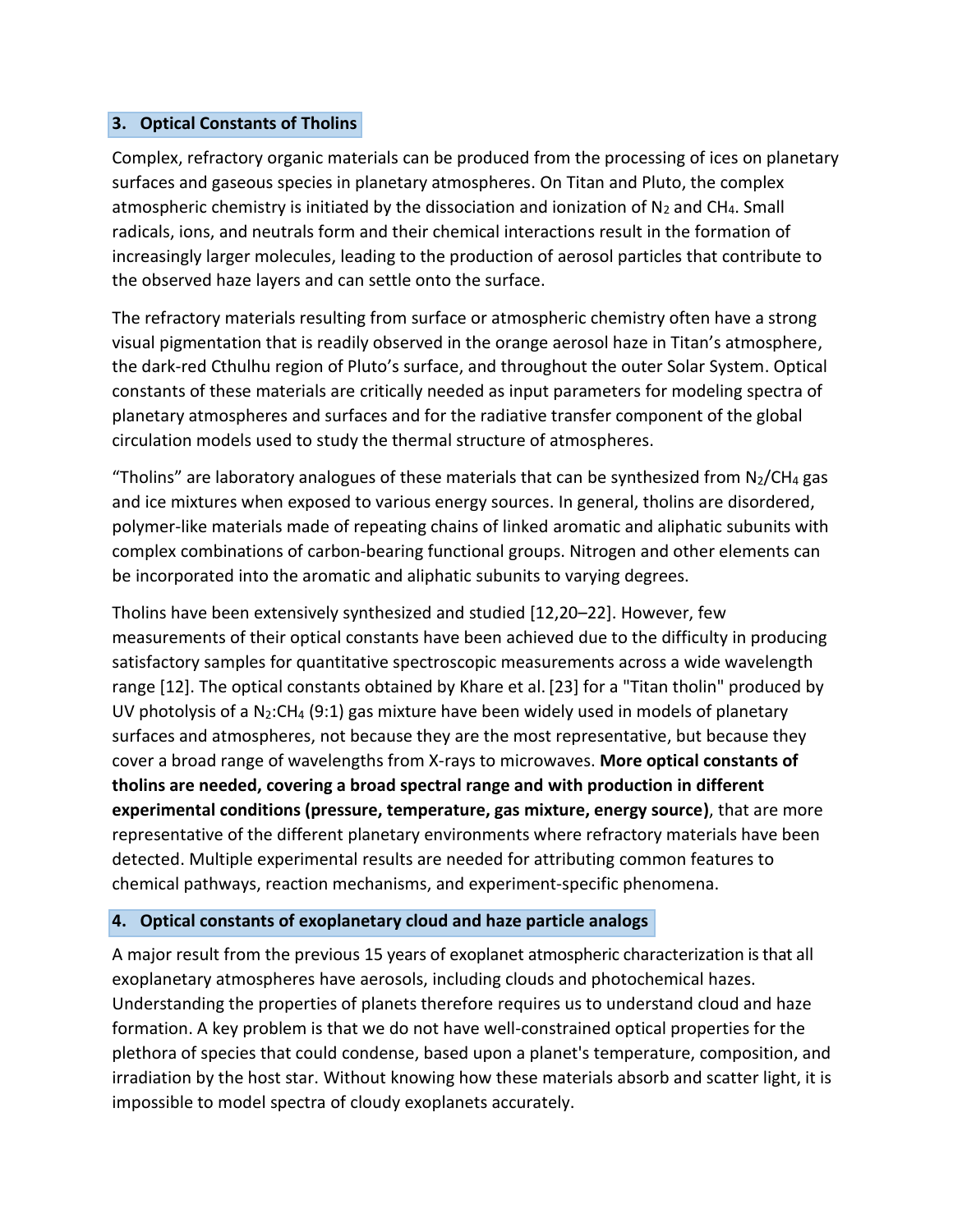To make progress in understanding clouds and hazes in exoplanets, **we need a uniform, broad wavelength-coverage (0.4–28 µm) set of optical constants for all potential condensates and for exoplanetary aerosol analogs** — silicates, sulfur and phosphorous species, complex organic haze analogs for cooler exoplanets, and refractory minerals for hot exoplanet applications [24].

# **5. Radiative Transfer Modeling**

One of the primary tools used by planetary astronomers and spectroscopists to interpret the composition of planetary surfaces and atmospheres involves the generation of synthetic spectra with radiative transfer (RT) models. Light–solid interactions are influenced by the composition of the solids, their grain size distributions, relative abundances, mixing regimes, viewing geometries, surface structures, and other factors. Molecular interactions in solids of mixed composition can make the optical constants of the mixture difficult to predict even with knowledge of the optical constants of the components.

Consequently, deconvolving reflectance spectra to assess the identity and abundance of the individual constituents that comprise the regoliths of icy satellites, dwarf planets, and other icy bodies is difficult. Multiple scattering theories, e.g., the Hapke [25] and Shkuratov et al. [26] theories, can be used in the models to generate approximate solutions to RT in a planetary regolith. Most importantly, **RT models all require the optical constants of the candidate materials as input for the calculations.**

Although the Hapke and Shkuratov models can provide useful approximations for planetary surfaces, these approaches do have some key drawbacks. For example, regoliths composed of grains with diameters comparable to or smaller than the incident light wavelength violate the principle of geometrical optics, which forms the basis of Hapke and Shkuratov scattering theories [27]. More recent work has attempted to mitigate these small grain size drawbacks using Mie scattering [28] or Rayleigh scattering [29] theories to calculate the single scattering albedos for each modeled constituent. RT modeling of two or more discrete compositional layers in a regolith represents additional complexity, requiring further modifications to the traditional spectral modeling approaches [30]. **Continued fine tuning of scattering theories is needed as tools evolve to match our ever-increasing knowledge of the composition and structure of planetary regoliths.**

# **6. Conclusions**

The enormous interest and investment in new science missions that will be exploring the outer Solar System must be provided with the optical constants of ices, surface material and aerosol analogues such as tholins, and cloud or haze-forming species in exoplanetary atmospheres that are necessary for maximizing the scientific knowledge and discoveries that will be made. **A first, necessary recommendation is to support a comprehensive and coordinated effort among laboratory groups specializing in optical constants measurements to address the full scope of these data needs**. A comprehensive and coordinated effort by experienced researchers would be able to make rapid progress and produce reliable optical constants measurements.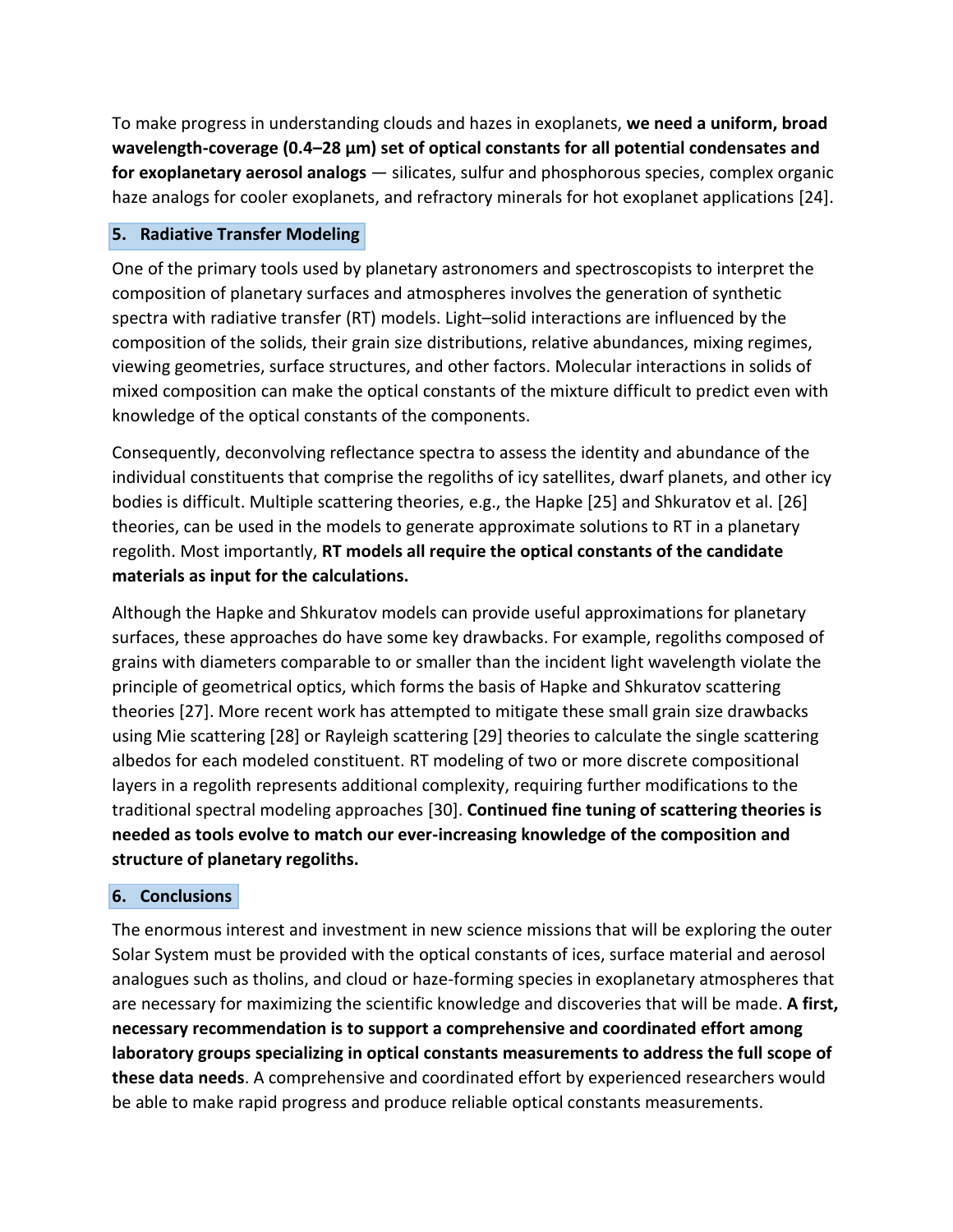Although there are several repositories that provide a limited quantity of optical constants and other spectral data, there is no overall comprehensive and authoritative database for optical constants for planetary science and exoplanetary applications. **The most important subsequent recommendation is to support the creation and maintenance of a PDS node or a PDSequivalent repository,** as defined by NASA's yearly ROSES solicitation for proposals, as the authoritative archive for optical constants relevant to planetary and exoplanetary applications. A repository that fulfills these requirements would ensure that optical constants are archived for long-term and public accessibility and that the stored optical constants are searchable, citable, and peer-reviewed for reliability. **This repository would strongly support the data management plans proposed by optical constants researchers responding to solicitations for proposals, ensure that the science community has access to the most reliable optical constants available, and allow researchers to rapidly identify unmet needs for new optical constants measurements.**

We also expect that an increase in the volume and detail of observations of icy bodies and exoplanets will necessarily entail an increased demand for the associated RT modeling techniques. **The third recommendation is to support a community effort to develop and advance RT modeling techniques,** which will complement laboratory measurements of optical constants and ongoing observations.

#### **7. References**

- 1. Milam, S. N. et al. The *James Webb Space Telescope*'s plan for operations and instrument capabilities for observations in the Solar System. *Pub. Astron. Soc. Pac.* 2016;128: 018001.
- 2. Grasset, O. et al. Jupiter Icy moons Explorer (JUICE): An ESA mission to orbit Ganymede and to characterize the Jupiter System. *Planet. Space Sci.* 2013;78: 1–21.
- 3. Doré, O. et al. Science impacts of the SPHEREx All-Sky Optical to Near-Infrared Spectral Survey: Report of a community workshop examining extragalactic, galactic, stellar and planetary Science. 2016. Available from: arXiv:1606.07039.
- 4. Pappalardo, R. et al. Science Objectives for the Europa Clipper mission concept: Investigating the potential habitability of Europa. *EPSC Abstracts.* 2015;10: EPSC2015-156.
- 5. Hylan, J. E. et al. The Large UV/Optical/Infrared Surveyor (LUVOIR): Decadal Mission Concept Study Update. *2019 IEEE Aerospace Conference*.
- 6. Simard, L. et al. The instrumentation program for the Thirty Meter Telescope. *Proc. SPIE*. 2012;8446: 84461F.
- 7. Jacoby, G. H. et al. Status of the instrumentation program for the Giant Magellan Telescope. *Proc. SPIE.* 2014;9147: 91471Y.
- 8. European Southern Observatory. E-ELT Instrumentation Phase A. Available from: https://www.eso.org/sci/facilities/eelt/instrumentation/phaseA.html [Accessed 8 July 2020]
- 9. Schmitt, B. et al. Optical properties of ices from UV to infrared. In: Schmitt, R., de Bergh, C., & Festou, M., eds., *Solar System Ices.* Astrophysics and Space Science Library 227. Dordrecht: Kluwer; 1998. pp. 199–240.
- 10. Dalton, J. B. Spectroscopy of icy moon surface materials. *Space Sci. Rev.* 2010;153: 219–247.